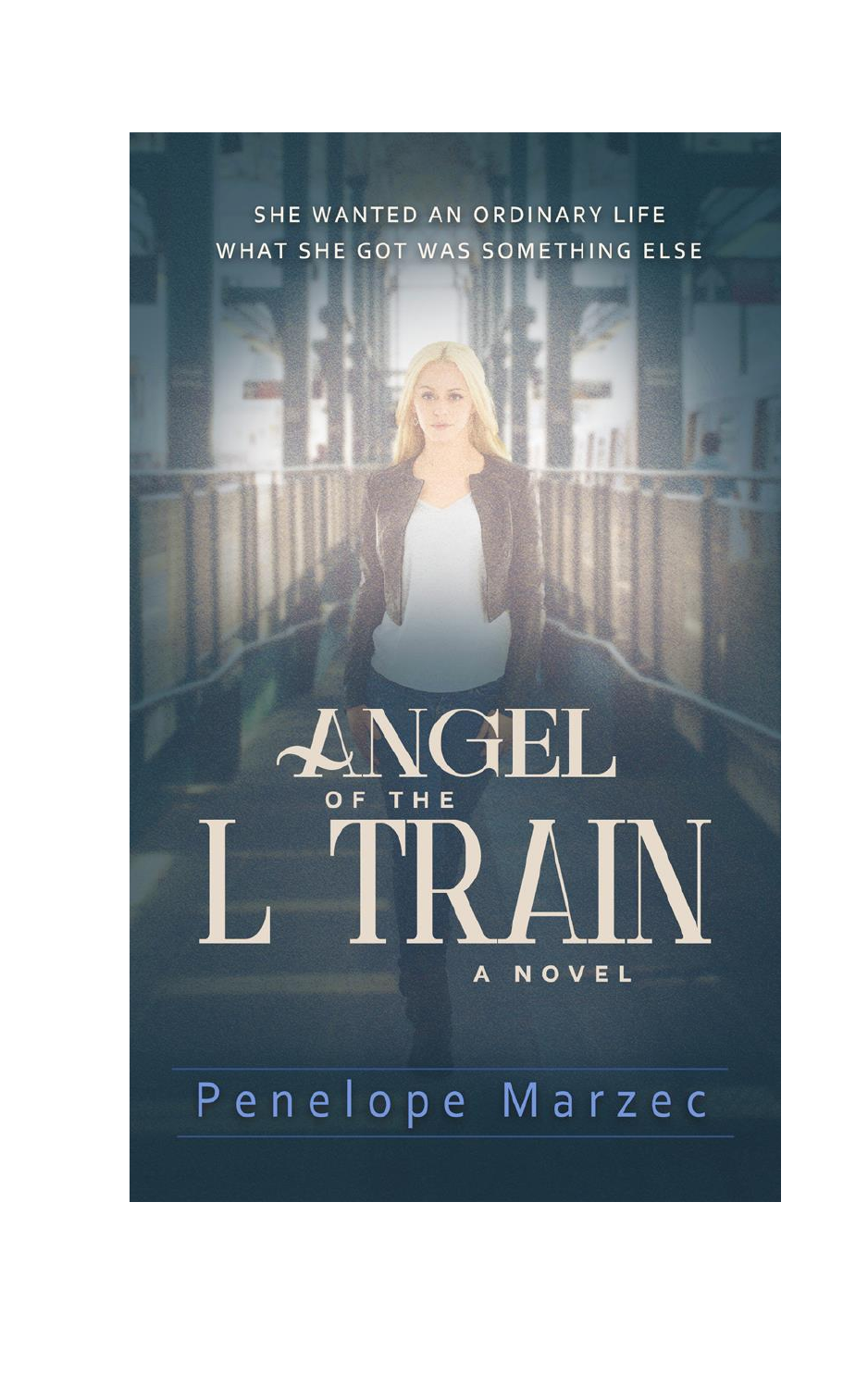# Angel of the L Train

Penelope Marzec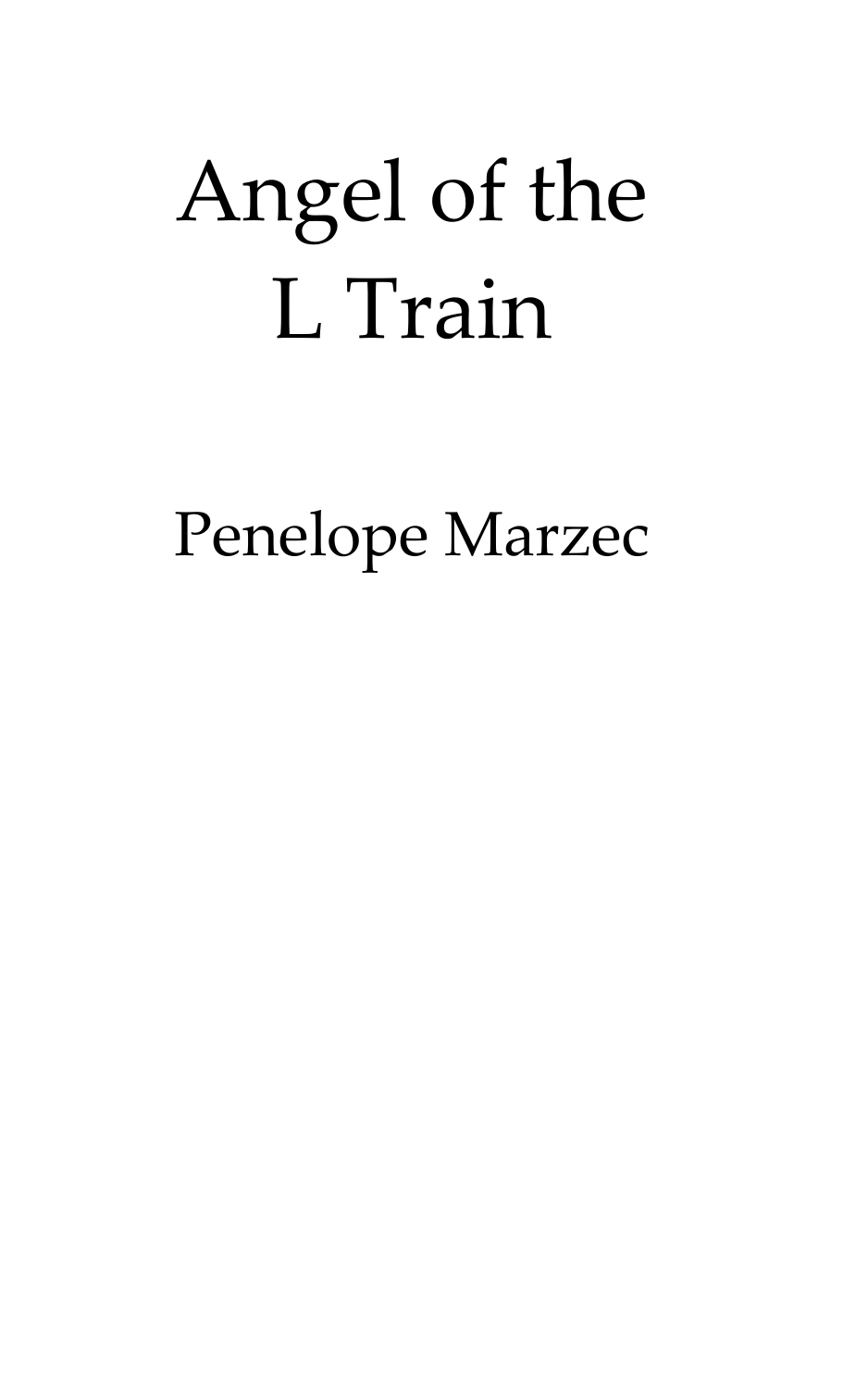This is a work of fiction. Names, characters, places, and incidents either are the product of the author's imagination or are used fictitiously, and any resemblance to actual persons living or dead, business establishments, events, or locales, is entirely coincidental.

#### **Angel of the L Train COPYRIGHT 2022 by Penelope Marzec**

All rights reserved. No part of this book may be used or reproduced in any manner whatsoever without written permission of the author or Pelican Ventures, LLC except in the case of brief quotations embodied in critical articles or reviews. eBook editions are licensed for your personal enjoyment only. eBooks may not be re-sold, copied or given to other people. If you would like to share an eBook edition, please purchase an additional copy for each person you share it with. Contact Information: titleadmin@pelicanbookgroup.com

Scripture quotations marked NIV, are taken from the Holy Bible, New International Version<sup>(R),</sup> NIV<sup>(R),</sup> Copyright 1973, 1978, 1984, 2011 by Biblica, Inc.™ Used by permission of Zondervan. All rights reserved worldwide. www.zondervan.com

Scripture quotations, marked KJV are taken from the King James translation, public domain. Scripture quotations marked DR, are taken from the Douay Rheims translation, public domain.

All scripture quotations, unless otherwise indicated are taken from the *New American Bible, revised edition* Copyright 2010, 1991, 1986, 1970 Confraternity of Christian Doctrine, Washington, D.C. and are used by permission of the copyright owner. All Rights Reserved. No part of the New American Bible may be reproduced in any form without permission in writing from the copyright owner.

Cover Art by *Nicola Martinez* Prism is a division of Pelican Ventures, LLC [www.pelicanbookgroup.com](http://www.pelicanbookgroup.com/) PO Box 1738 \*Aztec, NM \* 87410 The Triangle Prism logo is a trademark of Pelican Ventures, LLC

> Publishing History Prism Edition, 2022 Electronic Edition ISBN 978-1-5223-9908-7 **Published in the United States of America**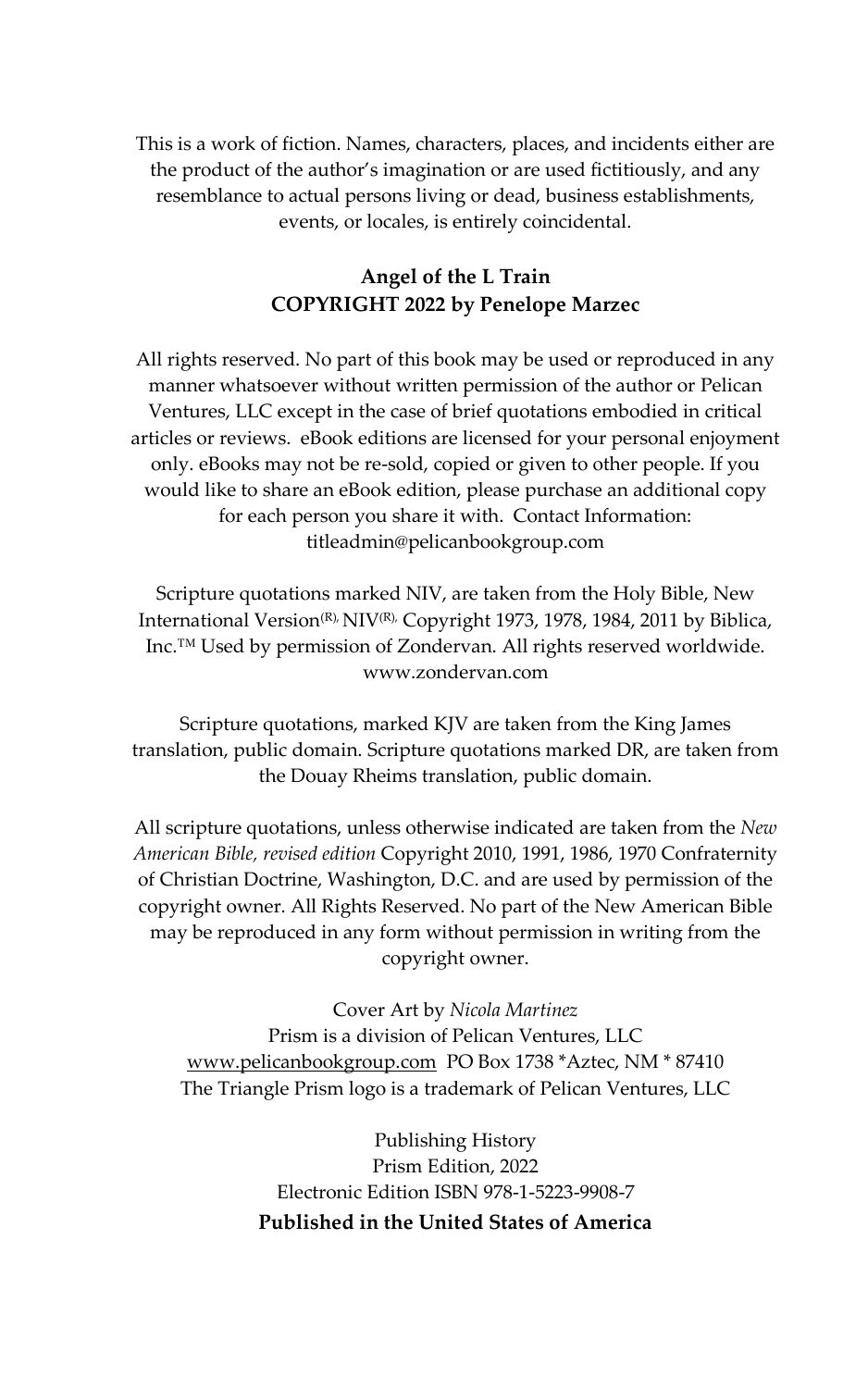## *Dedication*

### For Emil

For I will forgive their evildoing and remember their sins no more. ~Hebrews 8:12.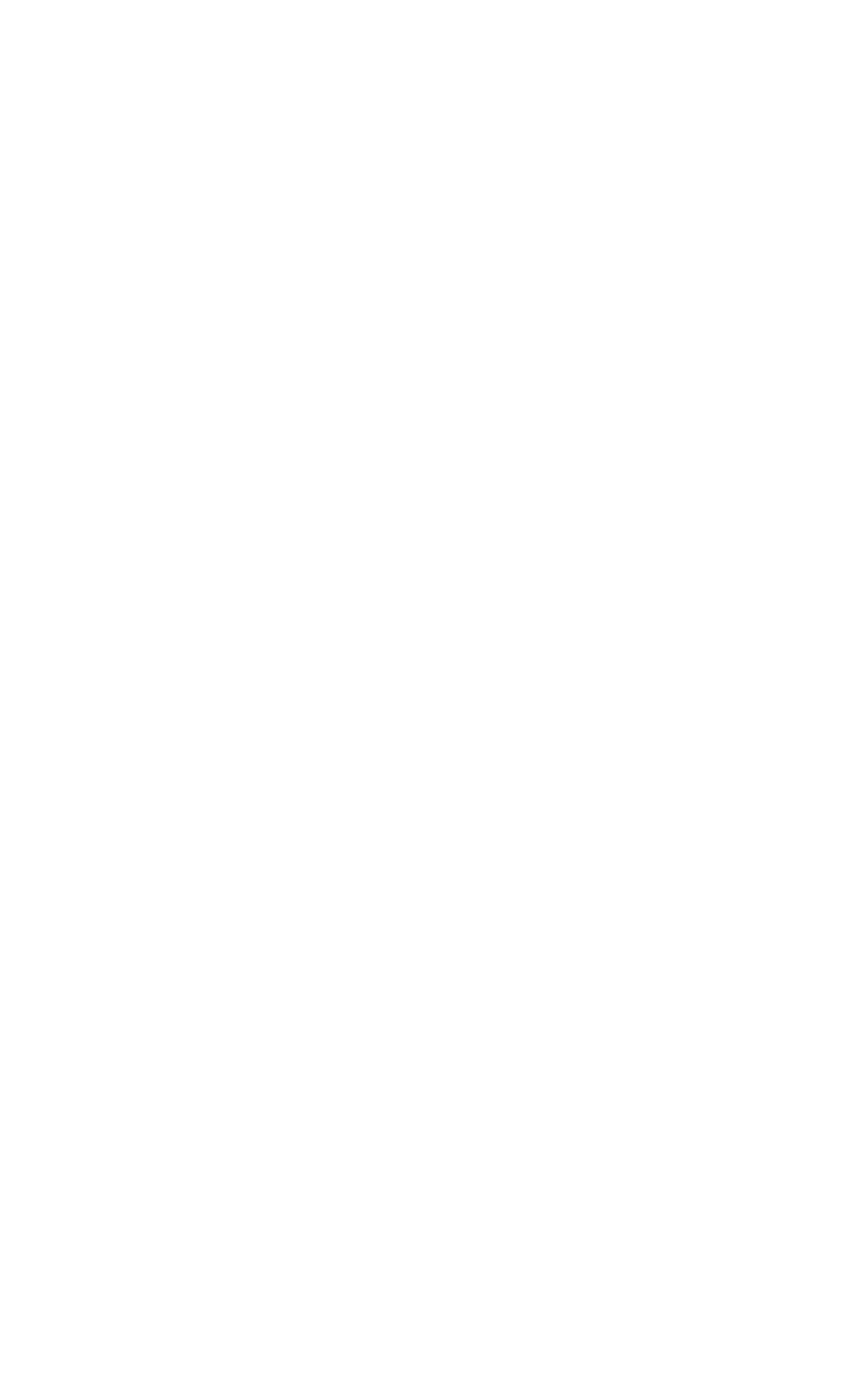**1**

Thea Ahern twisted her hands in her lap as she sat in front of the huge polished desk of LetSlip's CEO. The receptionist in the notorious gossip magazine's human resources office took one look at Thea and sent her directly to this office, which seemed odd. Still, this interview was the first one she'd managed to get, and while LetSlip's reputation might be unsavory, it was a job—and she needed money.

As the petite CEO studied Thea's portfolio, Thea glanced at the huge, abstract painting covering the wall on her left. She clamped her jaw together in an effort to prevent displaying any trace of emotion. Her mother created that work of art ten years ago or so. Sorrow pierced Thea as she remembered her mother's joy in splashing the canvas with the vivid colors. It spanned the entire wall, brightening up the otherwise drab office.

'I'm impressed with your work.' The woman stated from across the other side of the massive desk.

'Thank you, Ms. Capello,' Thea gave a tentative smile as a sense of relief flowed through her.

'Please, call me Salbatora. We use first names only at LetSlip. We're all family here.' The woman shoved aside Thea's portfolio. 'You haven't lived in Brooklyn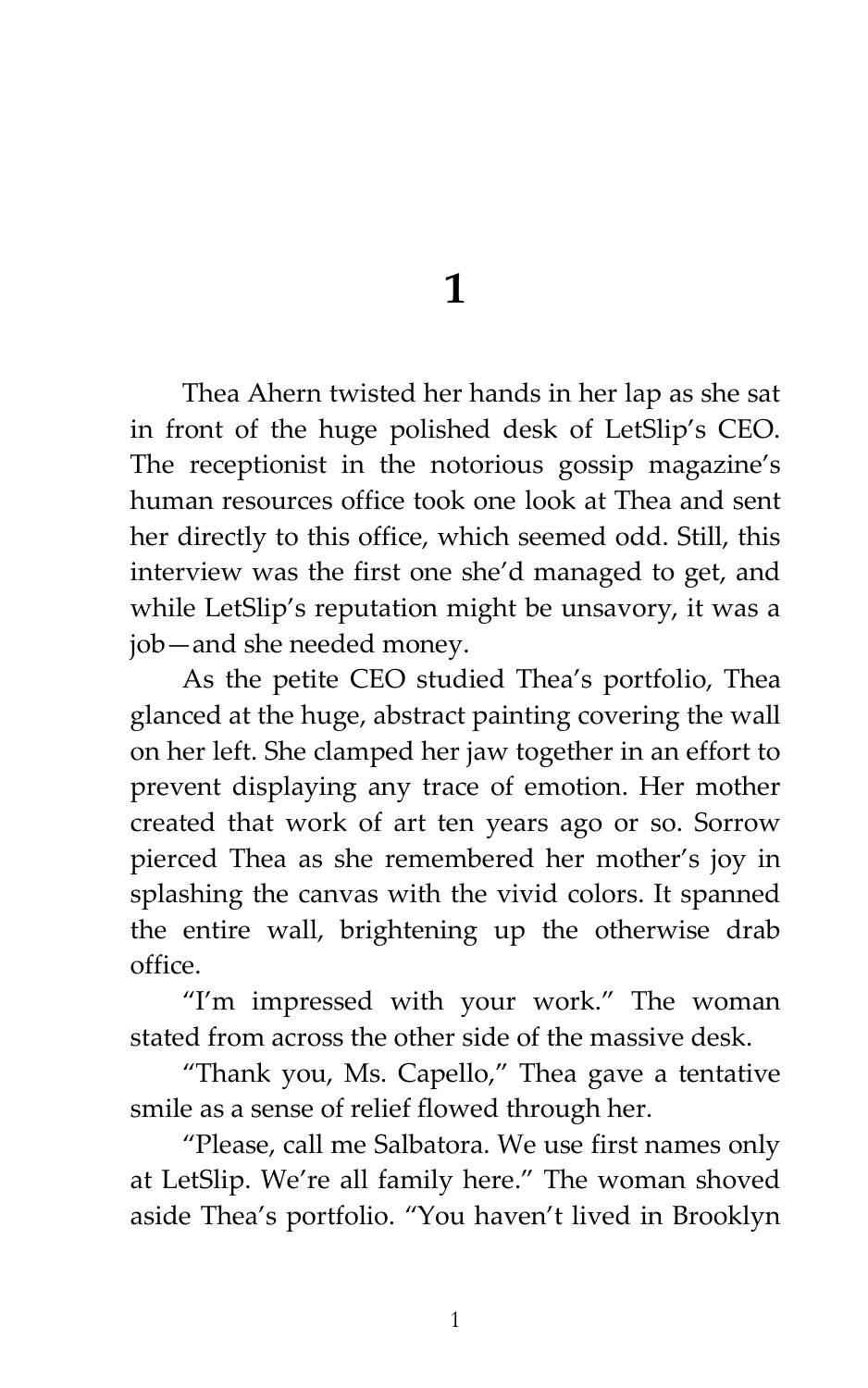for long. I can tell by your accent. Where did you grow up?'

"In south Jersey," Thea answered.

'Down the shore?' The woman tapped her wellmanicured fingers on the shiny desk.

'Sort of, actually in the Pine Barrens.'

'I've never been there.' The woman turned her head to stare at the painting on the wall.

A strange chill slid up Thea's spine.

The woman returned her attention to Thea. 'How do you like New York?'

Thea faltered. *It's too noisy—especially at night.* 'It's lively.'

A flash of humor crossed Salbatora's face. 'Yes, that it is.' The CEO folded her hands on the desk, her eyes seemed suddenly remote. 'Can you tell me about a time when you were faced with a stressful situation that demonstrated your coping skills?'

Thea's heart pounded. When it came to dealing with stress and managing to cope, Thea considered herself the reigning champion. She believed she deserved a trophy. But she must not tell her problems to Salbatora. Not now. Not ever.

A minute ticked by. Thea stared at her hands as perspiration beaded on her brow. She needed to say something. She closed her eyes and remembered…a scary incident.

*Thank you, Lord.*

'When I went to college, pets weren't allowed in the dorm, but one of the guys kept a lizard in his room, using a heat lamp for warmth. Word went out about a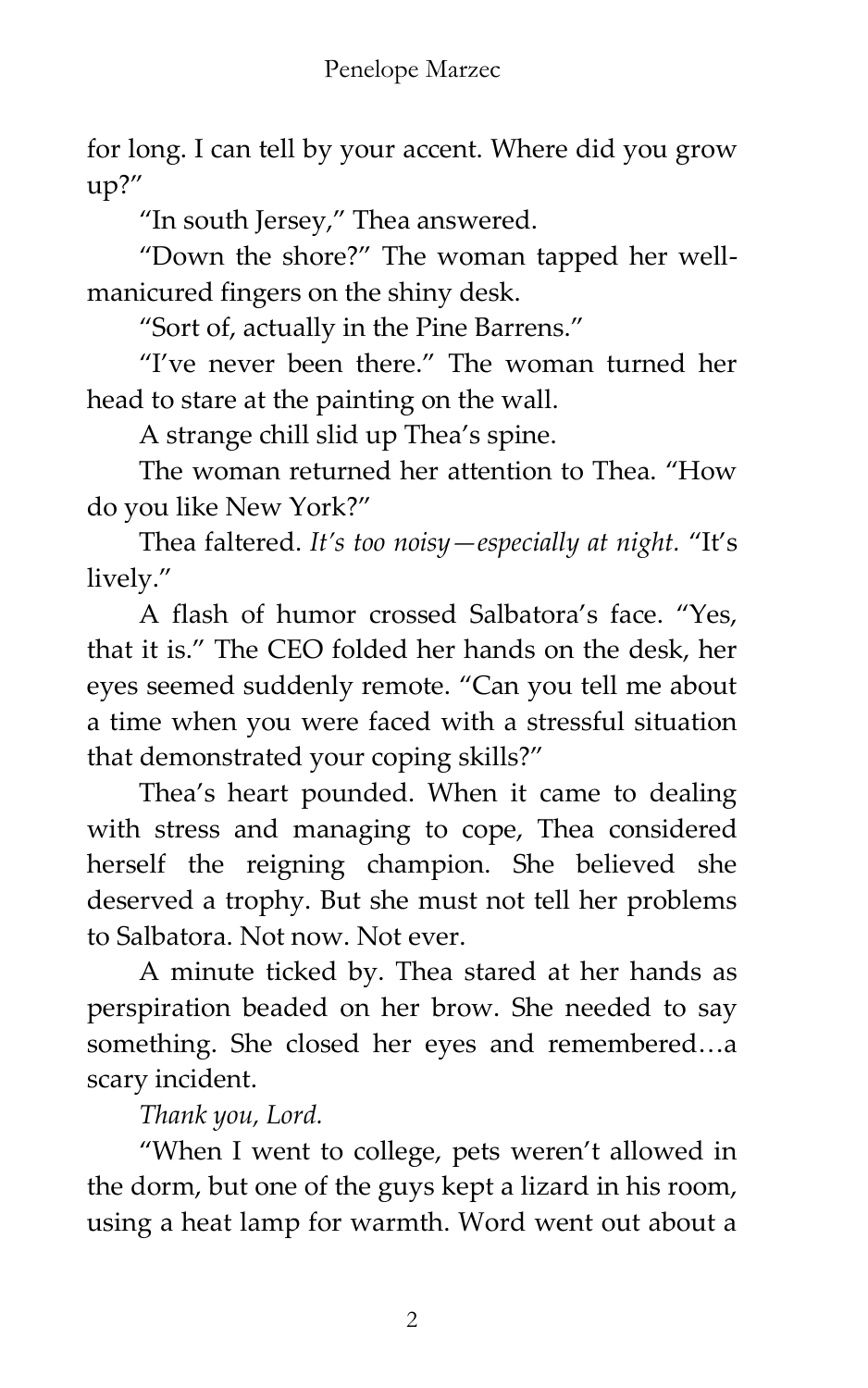room inspection, and the lizard owner threw a blanket over the terrarium before he went to eat dinner.'

'I see…' The words were a bare whisper.

Thea drew in a breath and continued the story. 'The blanket caught on fire and smoke filled the hallway. The sprinklers went on, but the situation was chaotic for several minutes. Some of the students became hysterical about leaving their stuff, but I stayed calm and led them out of the building.'

'The lizard?'

'He passed away, but none of the students were injured.' Thea did not consider herself a heroine, but the event remained a traumatic memory. No doubt, it wasn't the sort of stress workers withstood putting together a gossip magazine. 'At any rate, the campus police arrived quickly. Still, most things in the dorm were ruined by water damage.'

'What did you lose?'

'My laptop, books, clothes, and bedding—like everyone else in the building.' Thea shrugged. 'But folks in my hometown helped me out afterward.'

'How fortunate for you.'

'Yes. The people in the town where I grew up are the best.' Thea sighed. She missed her home.

'What town is that?'

'Woods End. It's very small. Out in the Pine Barrens, as I said.'

'I guess that's why I never heard of it.' Salbatora stood.

Thea swallowed hard and rose. Was she being dismissed? Did she fail the interview? Maybe the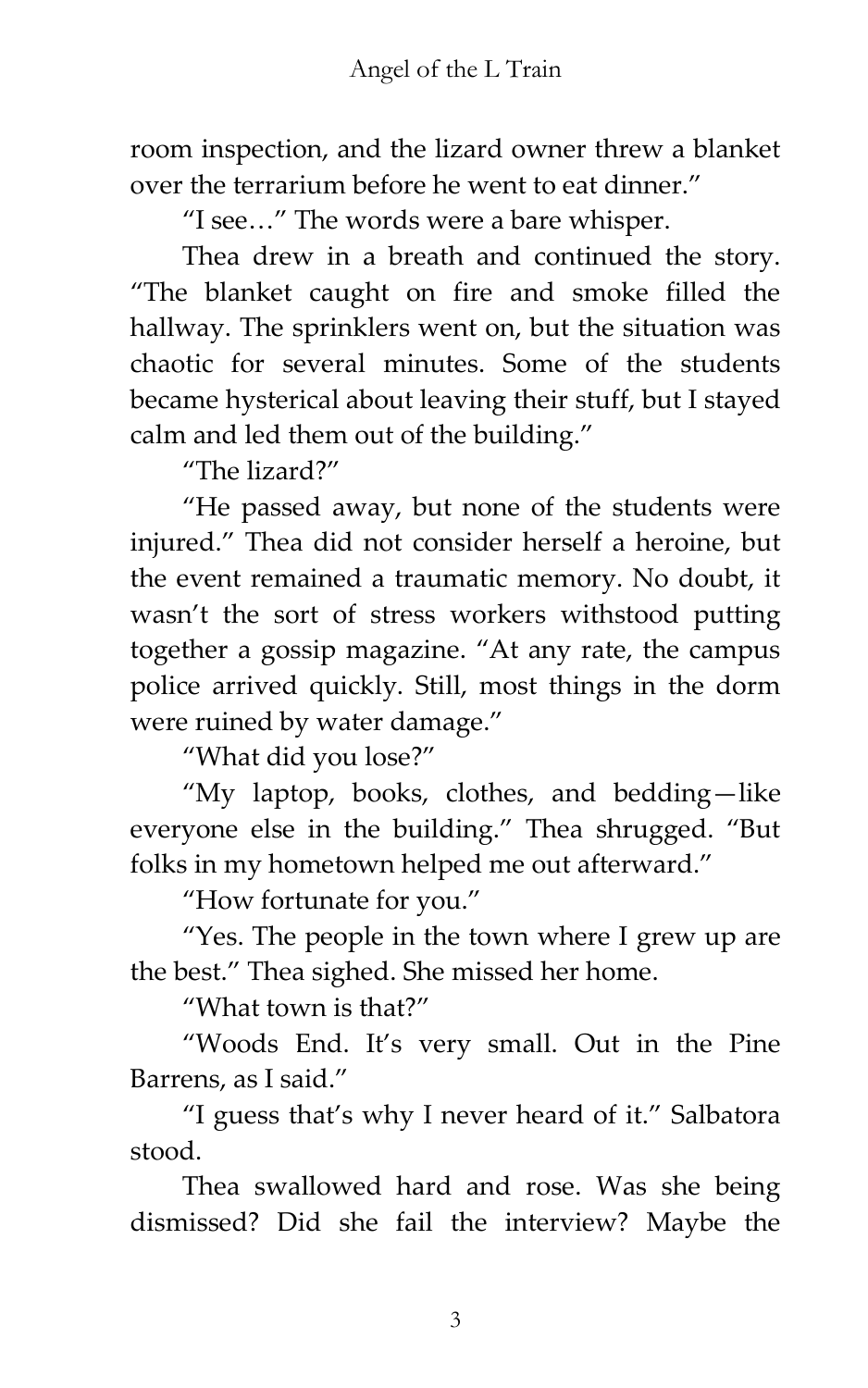example she gave didn't measure up to the CEO's standards.

Salbatora pressed a button on her phone. 'Liz, please come in and show Thea where she'll be working.'

'Right away.' Came a reply.

Thea swayed and held onto the edge of the desk. *I got the job?*

'I'm sure you'll enjoy working at LetSlip. You'll be assigned a mentor for a few weeks.'

Thea nodded. 'Thank you.'

'My pleasure. And don't ever hesitate to come to me with any questions.'

A knock came at the door and Liz entered with a clipboard. 'Follow me, Thea. I'll get you situated right away.'

Thea reached for her portfolio. 'Bye.' She waved to Salbatora, but the CEO of LetSlip stood next to the painting on the wall and stared at it in utter fascination with a bemused smile lighting up her face.

An icy shiver slid down Thea's spine, but she ignored it attributing the sensation to the Arctic temperature of the room.

 $\sim^*$ ~

Thea sat in the small cubicle Liz assigned to her and ran a shaky hand over the cover of the brand-new laptop on the desk. Taking a deep breath, she opened the laptop, turned it on, and began the process of signing in.

4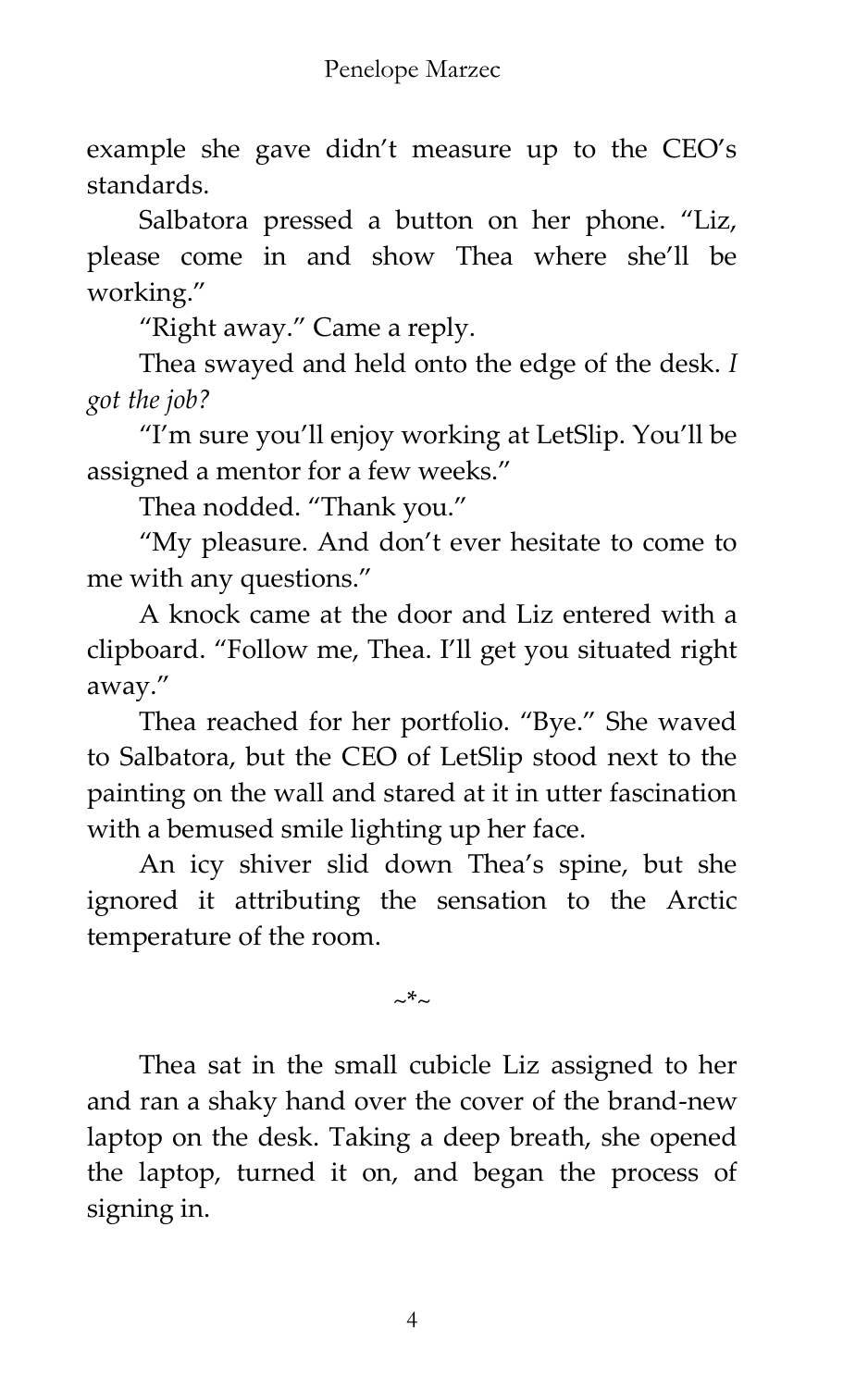Seeing her mother's painting in the office of the CEO continued to disturb her. The gallery who sold her mother's work catered to corporate offices because those buyers paid well, so it made perfect sense for the artwork to be on that wall. Yet, it seemed a rather odd twist of fate that this is where Thea landed a job.

She checked inside the drawers of the desk as the computer took its time devouring her information. Working at a publication famous for gossip wasn't exactly what she had in mind when she graduated. Publishing articles about celebrity gossip didn't sit right with her conscience either, but LetSlip's salary turned out to be more generous than she expected. At the moment, money was what mattered the most. Besides, no other company seemed interested in her. Other businesses wanted someone with more experience.

Unease wound through her. Once, her mother had been a famous screen actress, but she gave up her career to raise Thea in the anonymity of the Pine Barrens of New Jersey. No one ever suspected Althea Ahern was the famous, Oscar-winning Paris Hulette.

Over the years, her mother's royalties dwindled to a sad pittance, but Mom's paintings sold on a regular basis and all was well until the awful time when Mom stopped painting. A lump welled up in Thea's throat. She pressed her lips together to keep the emotion at bay. This job at LetSlip was a blessing. Since she prayed fervently for help, LetSlip must be the answer to her prayers.

She closed her eyes while the computer updated

5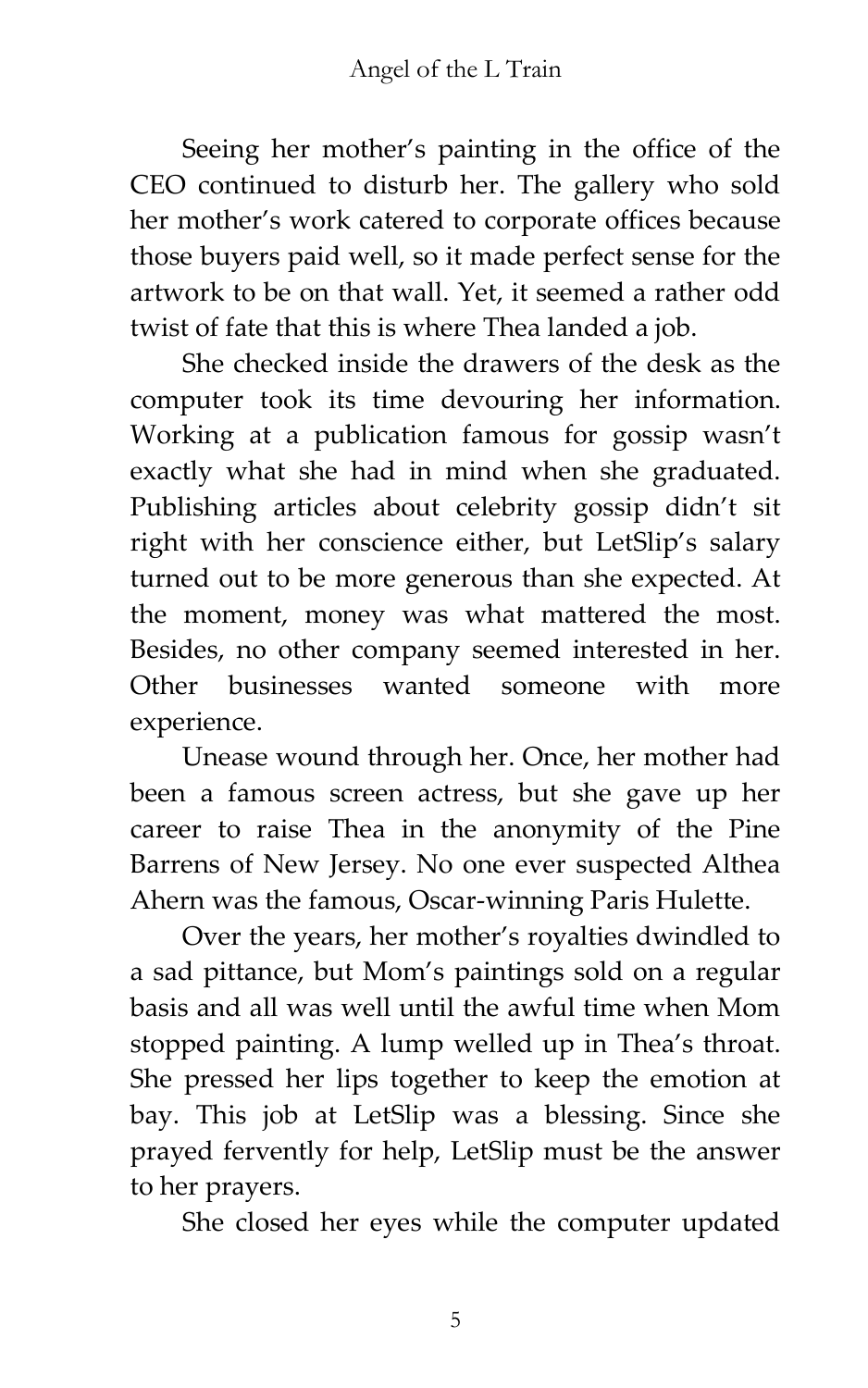the software. Instead of the Manhattan skyscrapers outside the window, she envisioned a bright blue sky where neat rows of corn ripened in the sun. She wanted to reach up and pull an ear of sweet corn off the stalk. A sudden whiff of the pungent aroma of mint invaded her nostrils. She opened her eyes and focused on the computer screen.

'Good morning, Thea. I'm Dan, your immediate supervisor," a gruff voice rumbled directly behind her.

She turned. A burly man glared at her and handed her a sheaf of papers. 'Fill these out and get them back to me as soon as possible.'

'Yes, sir.'

'My name is Dan. Don't call me sir again.' The man stomped off with his thick Cuban heels pounding the floor like a kettle drum.

Thea took in a ragged breath. She thought she was being polite. How could she already annoy her supervisor?

'Dan's trying to stop smoking.' Another voice whispered behind her. 'He gnaws on sugarless mint candies constantly. They don't sweeten his disposition, but you'll be aware when he's peeking over your shoulder."

Thea swung around. A tall, broad-shouldered, dark-haired reporter smiled at her. The reporters at LetSlip were easy to spot. Both the women and the men wore navy blue blazers with the company logo emblazoned on the pocket.

He was handsome and surely not from New York, judging by his accent, and not from New Jersey either.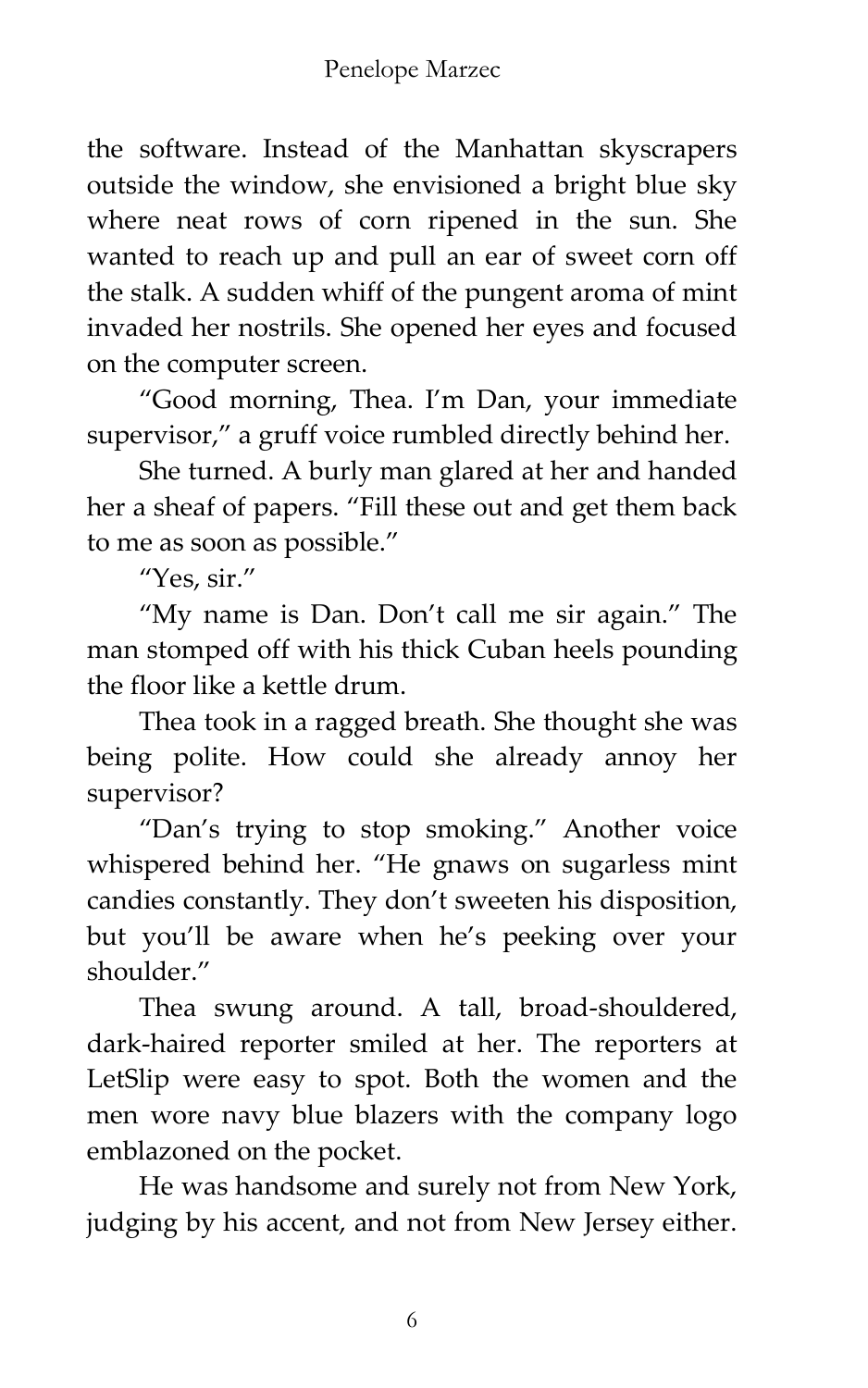Her cheeks grew hot under his steady gaze.

He leaned on the top edge of her cubicle. 'I'm John, your official tour guide and mentor here at LetSlip.'

'Pleased to meet you.' She nodded and smiled, but she couldn't help being wary of him. A reporter could be dangerous. She didn't want anyone to discover her mother's former identity.

'Salbatora asked me to show you around so you'll be familiar with LetSlip's layout.'

'But…Dan needs me to fill out all these papers.' She glanced at the thick stack. It must be at least twenty pages.

'I won't take up much of your time.' He sounded rather laid-back for a reporter. Weren't reporters always shouting questions at people?

She twisted the end of her long braid. If Salbatora wanted John to show her around, she should go with him. 'All right.' She pasted on a smile and stood to follow him. It startled her to realize he must be six inches taller than her. His chiseled features lent him a handsome but somewhat rugged appearance—more typical of a man who enjoyed the outdoors instead of an urban, New York City journalist.

She glanced at the time on the computer screen before leaving her cubicle. In seven hours, she'd promised to meet a stockbroker in the coffee shop off Seventh Avenue. She took a deep breath in an attempt to calm her nervousness.

John didn't chat as he led her through the maze of cubicles, leaving her to deliberate on whether dating a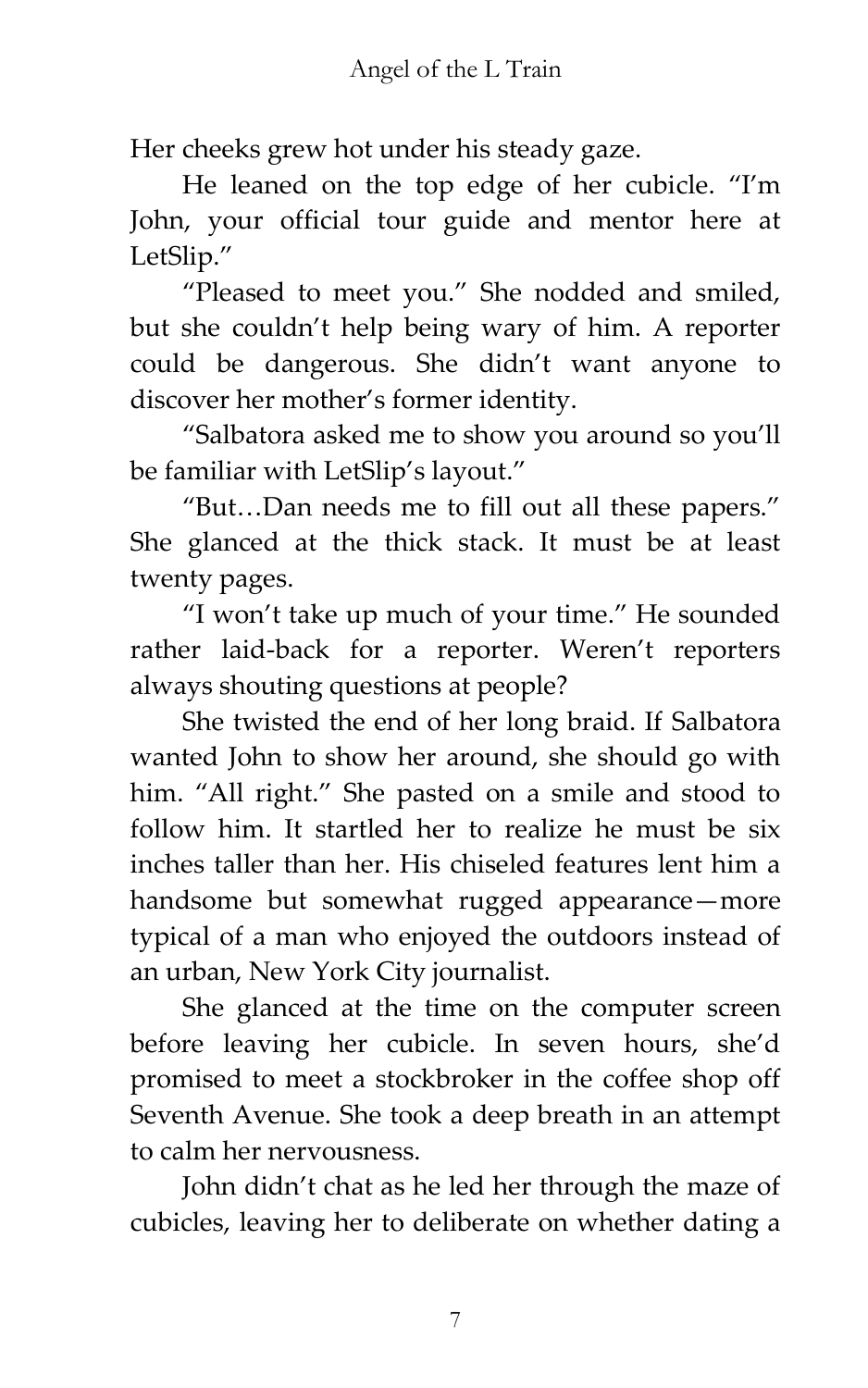stranger she met on lonelysinglesoulmates.com was wise. For the past three hundred and fifty-seven days, she'd dated nobody. However, this particular stockbroker seemed like a decent sort. He swore dating a woman with a high IQ did not bother him at all. He also claimed he thought living on a farm might be interesting. He said he never watched old movies, and he never told dumb blonde jokes.

The cynic in her doubted him. While she did not dress in provocative clothes and wore her blonde hair in a simple braid, most men who saw her pale gold strands of hair assumed she was arm candy and nothing more. Now that she worked for LetSlip, the huge soulless, media conglomerate, she wondered if she should dye her hair brown.

'We'll go up to the roof first,' John said as they reached the elevator.

Inside the elevator, she blinked her weary eyes. She'd spent the night tossing, turning, and worrying about her dwindling bank account and the cost of her mother's care. She'd also fretted about the stockbroker she was meeting later. Maybe not dating for three hundred and fifty-seven days damaged her psyche.

Perhaps she needed to practice talking to men. Especially with the date looming ahead tonight. 'How long have you worked for LetSlip?"

'Four years.'

'Where did you go to college?'

'The University of Delaware.'

She frowned. For a reporter, he lacked a variety of verbiage. On the other hand, she was the one asking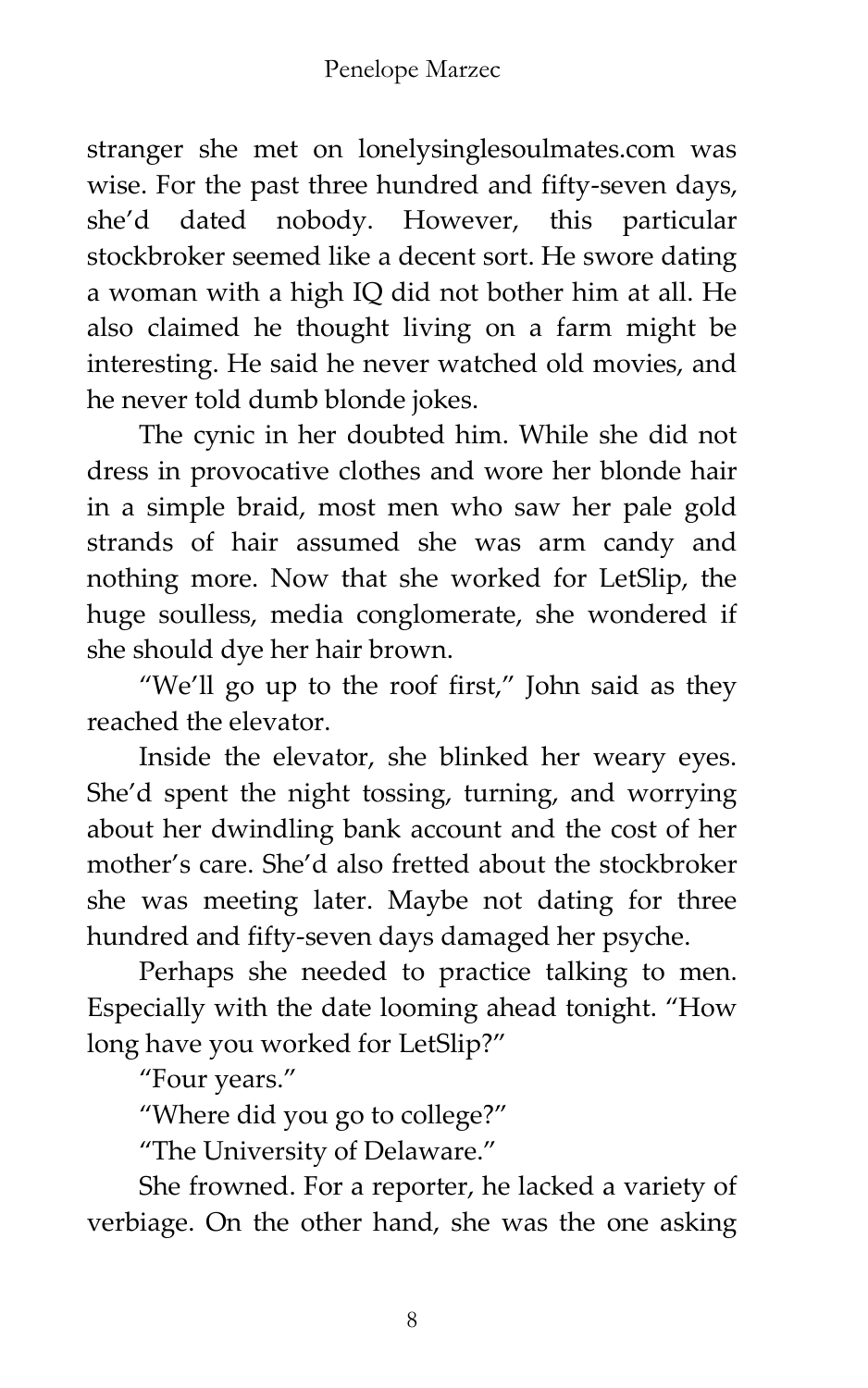questions. Maybe he resented her inquest.

She rubbed her eyes.

'Tired?' he asked as the elevator doors opened.

'I didn't sleep well.' *I was anxious because I really needed a job.*

'So, you'll probably sleep good tonight.' His halfhearted smile didn't appear very sincere. He walked into the hallway and she stumbled after him. 'There's a wonderful view from the roof garden.' He opened a door and sunlight streamed in along with the earthy smell of freshly cut grass.

Her heart lifted as she stepped into a marvelously manicured paradise of grass, small trees, bushes, and flowers. There were benches and several tables where a few people were working on their laptops.

'We've got WiFi up here,' John pointed out.

'It's...nice.' A sudden wave of homesickness hit her. She'd never given a thought to how she would deal with living in New York City. She'd assumed it wouldn't bother her, but it did. The noise got to her. There weren't many trees or grassy areas—except in parks, which were far more crowded than the ones back home. There were homeless people everywhere. There seemed to be no peace anywhere, at least not the kind of absolute silence available deep in the Pine Barrens. Well, it wasn't absolute silence. There were crickets and cicadas and sometimes the screech of the Jersey Devil. That thought brought a weary smile to her lips. She'd spent some time with her friends trying to photograph the elusive devil but never succeeded.

'I come up here often to take pictures of the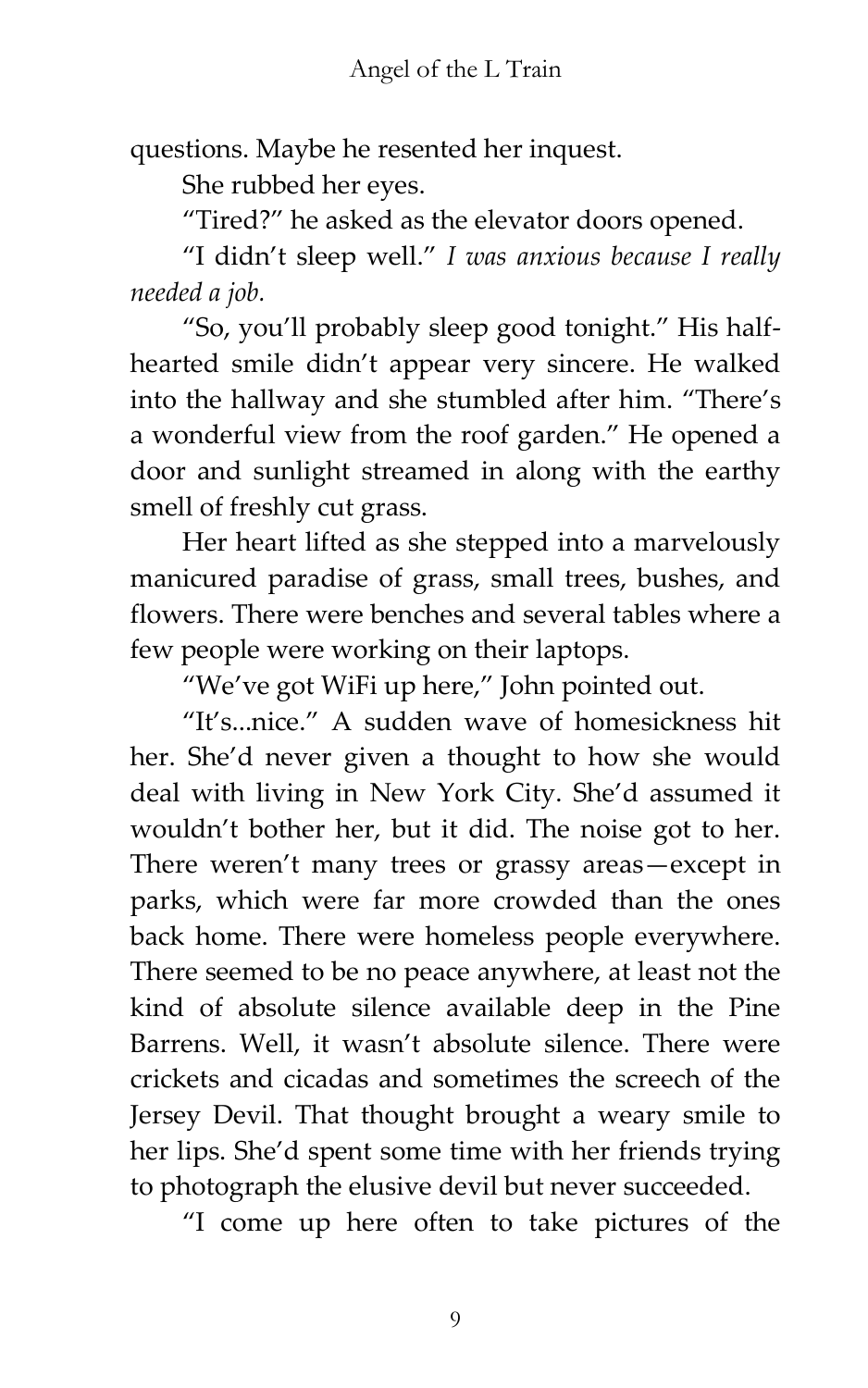skyline,' John broke into her memory. 'Sunsets, dawn, clouds, and that sort of thing.'

She stared out at the view. It didn't interest her. It was simply more buildings, streets, and the river in the distance. 'I think I'd come up on a regular basis to breathe in more oxygen.'

He shrugged. 'Yeah, there's that. Not many trees around here. But it's an improvement compared to methane from cow burps.'

Her interest sparked. 'Did you grow up on a farm?'

'Yes, and I hated it.'

At the dark finality in his tone, she took a few steps back.

'So...where did you grow up?' he asked.

'Woods End, New Jersey,' she replied. 'It's a little town in the Pine Barrens—'

'*Hmphf*. Never heard of it.' He turned away from her, leaned against the wall, and gazed out over the city.

'Are you done showing me around? I need to get back and fill out those papers for Dan.'

'Um. No.' He cleared his throat. 'There's still the cafeteria, the gym, the conference room, the theater...'

'How long will this take?' She pulled out her phone and checked the time.

'A half hour or so.' He rubbed the back of his neck, straining the fabric of his jacket.

She could envision him working on a farm. His physique lent itself to lifting hay bales. A funny tingle shivered along her shoulders. She wouldn't mind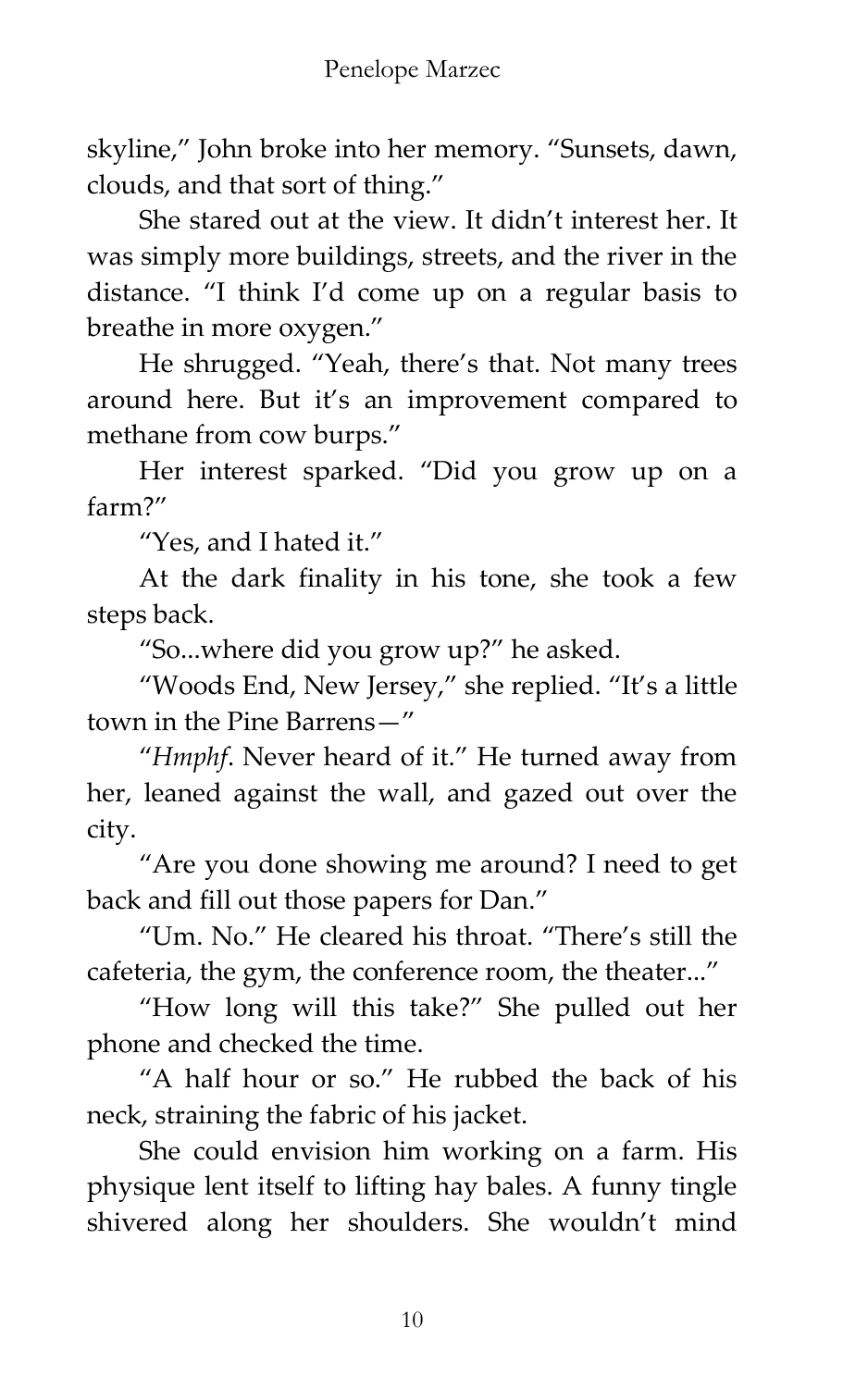being in a barn and working with him. But it wouldn't happen. He wasn't going back to farming.

She supposed the cow burps got to him. She and Mom raised chickens, and while chickens also burped they were considerably smaller than cows. The methane from a chicken came from its droppings, which was also smaller than the manure of a cow.

She hurried after him as they returned to the elevator.

'Are your parents still in Woods End?' he asked once the doors to the elevator closed.

'No, I—we sold the farm. My mother is in Brook Grove now. My parents divorced right after I was born. I never met my father.'

"That's sad."

She shrugged. People always said that. 'It never bothered me. Mom and I did very well without him.' *Don't ever, ever talk about that man. Don't even mention him. You are far better off without a father.* Her mother made no secret of the fact that she hated the man and with reason. Her mother bore the scars of bullet holes in her leg and thigh. Her father caused them and got away with it.

Again, they exited the elevator. John showed her the gym. 'I'm here at least three times a week. It's open late—until ten most nights.'

Thea shook her head. "I'd rather ride my horse."

'I thought you sold the farm,' he questioned.

'I board Rainfire at a stable. Mom gave him to me when I was fifteen. I'll buy a farm again someday."

He grunted. "Guess you like mucking out stalls."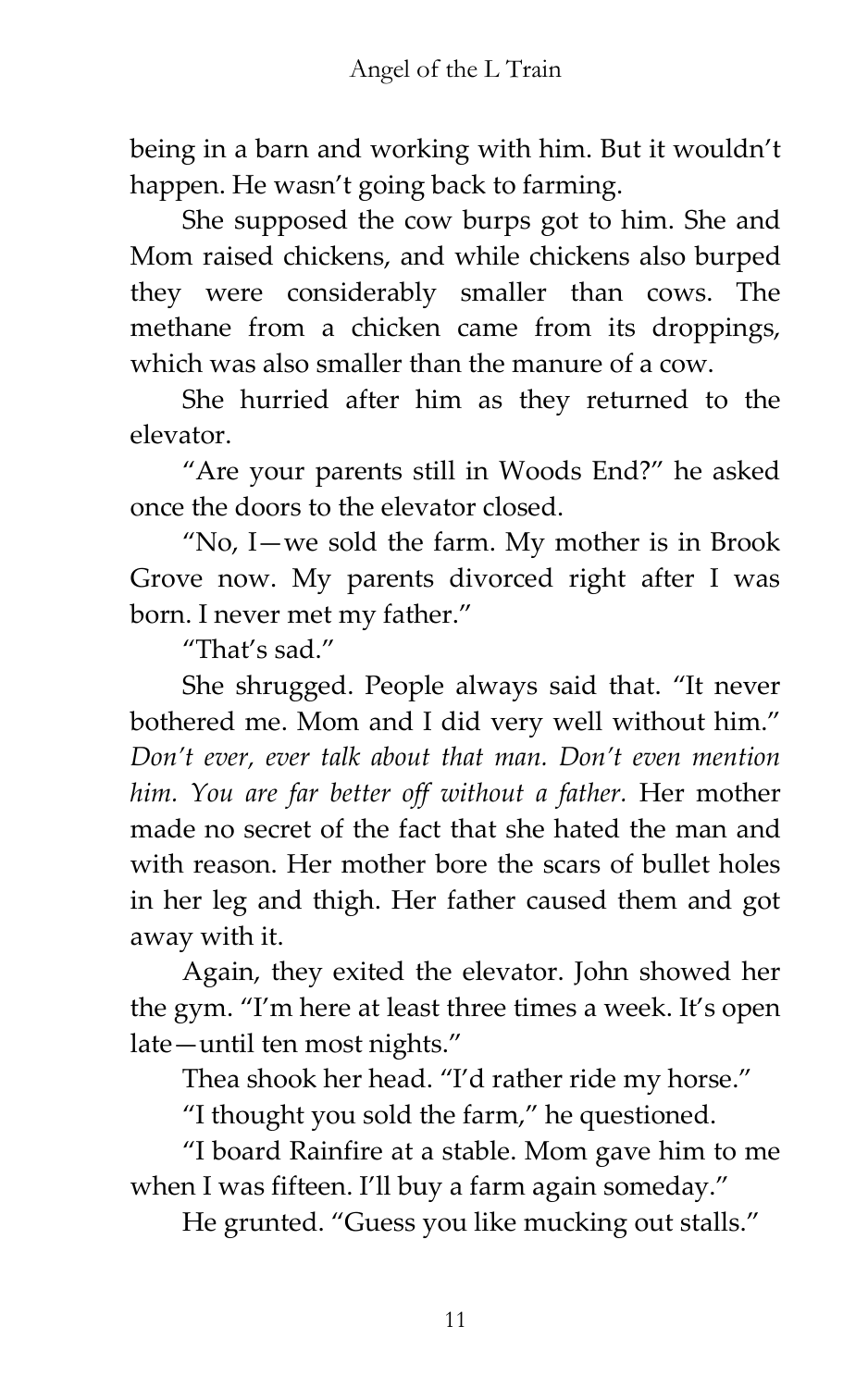She tilted her chin up and gave him a bright smile. 'There's nothing wrong with honest physical labor. I love Rainfire, and he loves me.' She worried about him missing her—or worse forgetting about her.

John remained quiet for a while. They quickly toured the conference room and the theater. When they entered the cafeteria, he offered to buy her lunch.

'No, thank you. I brought my lunch today.'

'How about sitting with me? I can introduce you to a few friends.'

She accepted his offer. After all, it would seem rude otherwise. 'Can I meet you here in about twenty minutes?' She hoped she could finish filling out the forms for Dan in that amount of time. Twenty pages. One page a minute.

'Sure. That will be great.' His smile appeared somewhat warmer, but there was a definite wall of reserve between them.

She walked away and wondered how anyone could grow up on a farm and think of it with such disdain. She missed the farm so much it hurt.

Twenty minutes later, she returned to the cafeteria with her insulated lunch bag in one hand and her phone in the other. She checked her messages but there weren't any from the stockbroker. Yesterday, he sent her messages every hour. Today, not a single message. Not even an emoticon. Was it a busy day on Wall Street?

Rounding the corner in the hallway, she crashed into a solid object.

*"Ooophf."* She lost her balance and pitched toward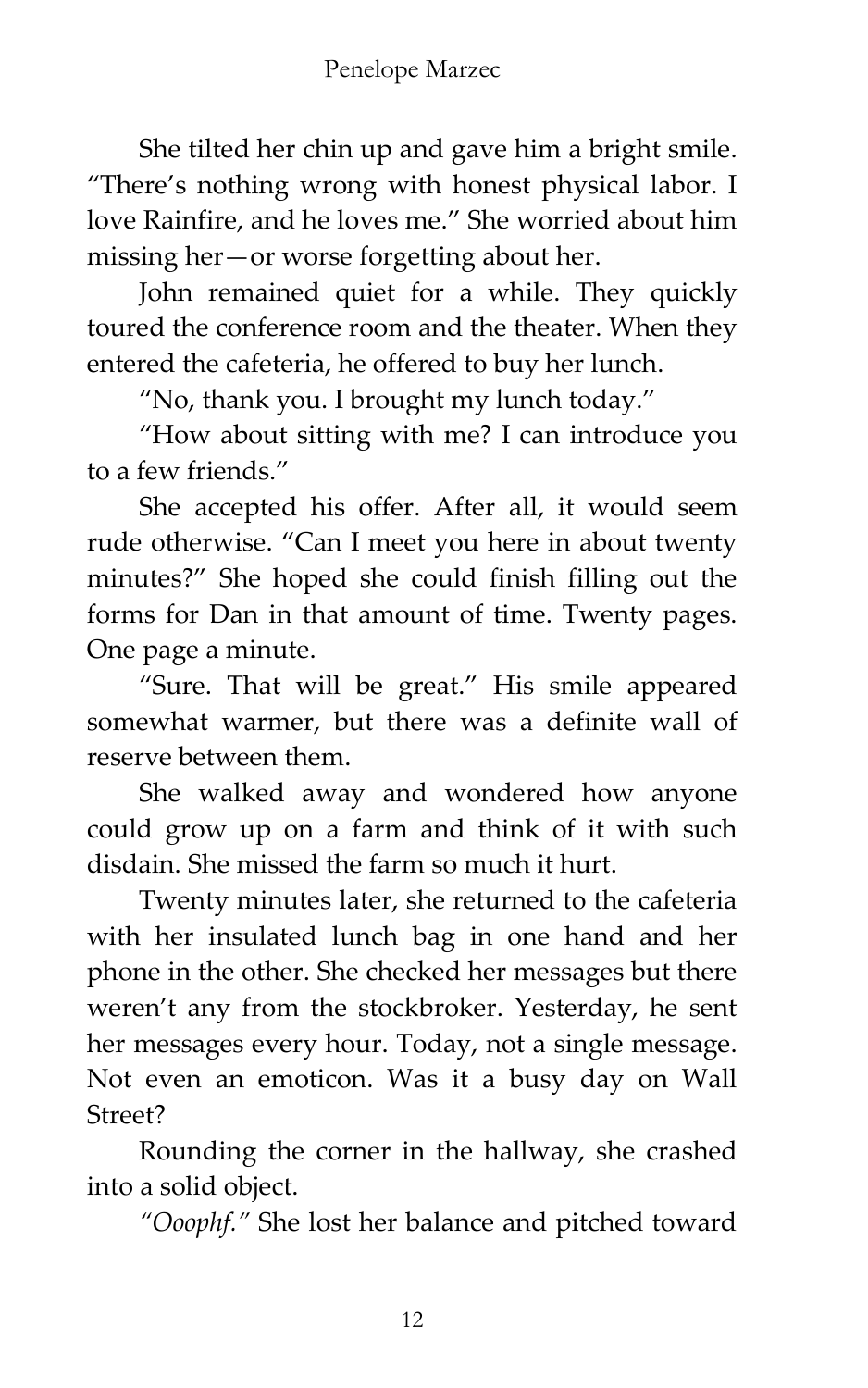the floor, but the victim of the collision grabbed her arm and prevented her from a hard landing. Still, her phone went flying in the air, hit the wall, and landed some distance away.

'Why did you do that?' John asked as his strong grip steadied her.

'I was testing the proper trajectory for a shooting star.' She blinked her eyes to clear her vision.

'Huh. Shooting stars.' His brow creased with furrows. 'Stars are invisible in this city. Too many lights. Used to see plenty at home on the farm.'

She rubbed her tender forehead. Would she develop a bruise? What would the stockbroker think when he met her? *Would he assume she was a dumb blonde?* She couldn't allow that to happen. She would buy some concealer on her way to the date.

'Did you hurt your head?' He peered at her forehead.

'No. I hurt my phone.' She walked to the place on the tile floor where her phone lay. Myriad fissures fanned out from the screen in every direction. She picked it up and scrolled through her favorite social network. Apparently, the phone remained operational, though it was difficult to read through the cracks.

'You need a new phone.'

'This still works.' She shoved the phone in her pocket. 'I'm saving my money for a farm.'

He shook his head as he led her to an empty table in the cafeteria next to a window. The Hudson River glinted in the distance with the summer sunshine, but there weren't any people at the nearby tables.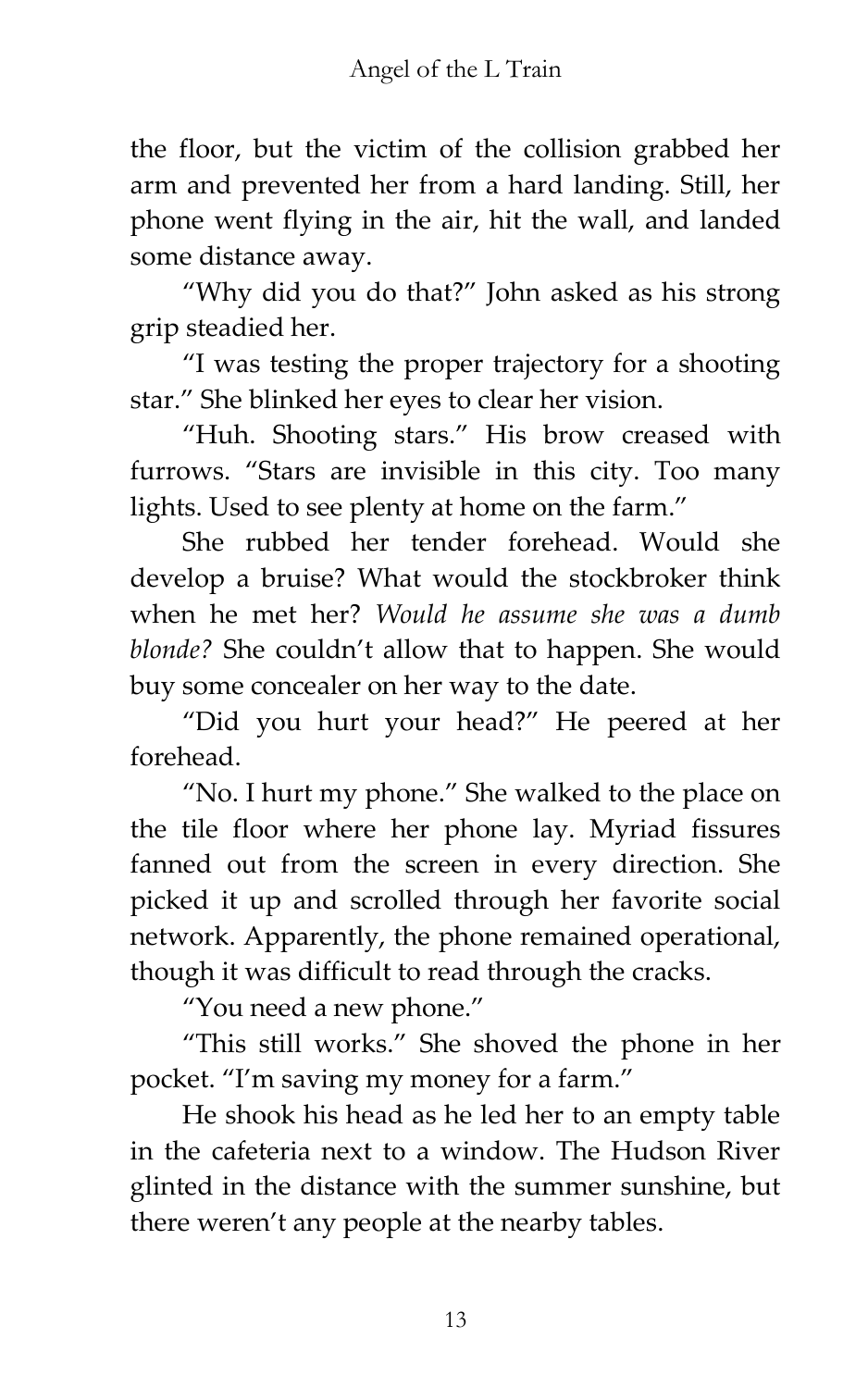'I thought you were going to introduce me to your coworkers.'

'It's hard to pin them down. Some are out in the field. Some are on deadline and chained to their desks. But if anyone wanders in, I'll wave them over."

She sat and took her sandwich out of her bag.

'I'll grab a tray and get my lunch. Are you sure you don't want anything else? A soft drink perhaps?' he asked.

'I brought milk.' She held up her little carton.

A worried frown marred his forehead. 'Did you check to see what dairy it came from?'

'It comes from a cow.'

He took the carton from her and pointed to a small area on the side. 'There's a code, which indicates where the milk comes from." He studied the numbers. 'Local milk. It'll be fresher.' He gave it back to her.

Somewhat amazed, Thea supposed he should be an expert in all things concerning milk—and cow burps.

'At any rate, it's cold.' She quipped as she opened the carton. 'The perfect addition to my peanut butter and jelly sandwich.'

He made a face as if the thought of eating peanut butter and jelly was disgusting. He went off to choose his lunch from the menu.

 $\sim^*$ ~

An hour later, John paced in Salbatora's office. 'I don't like it,' he grumbled. The air conditioning ran at